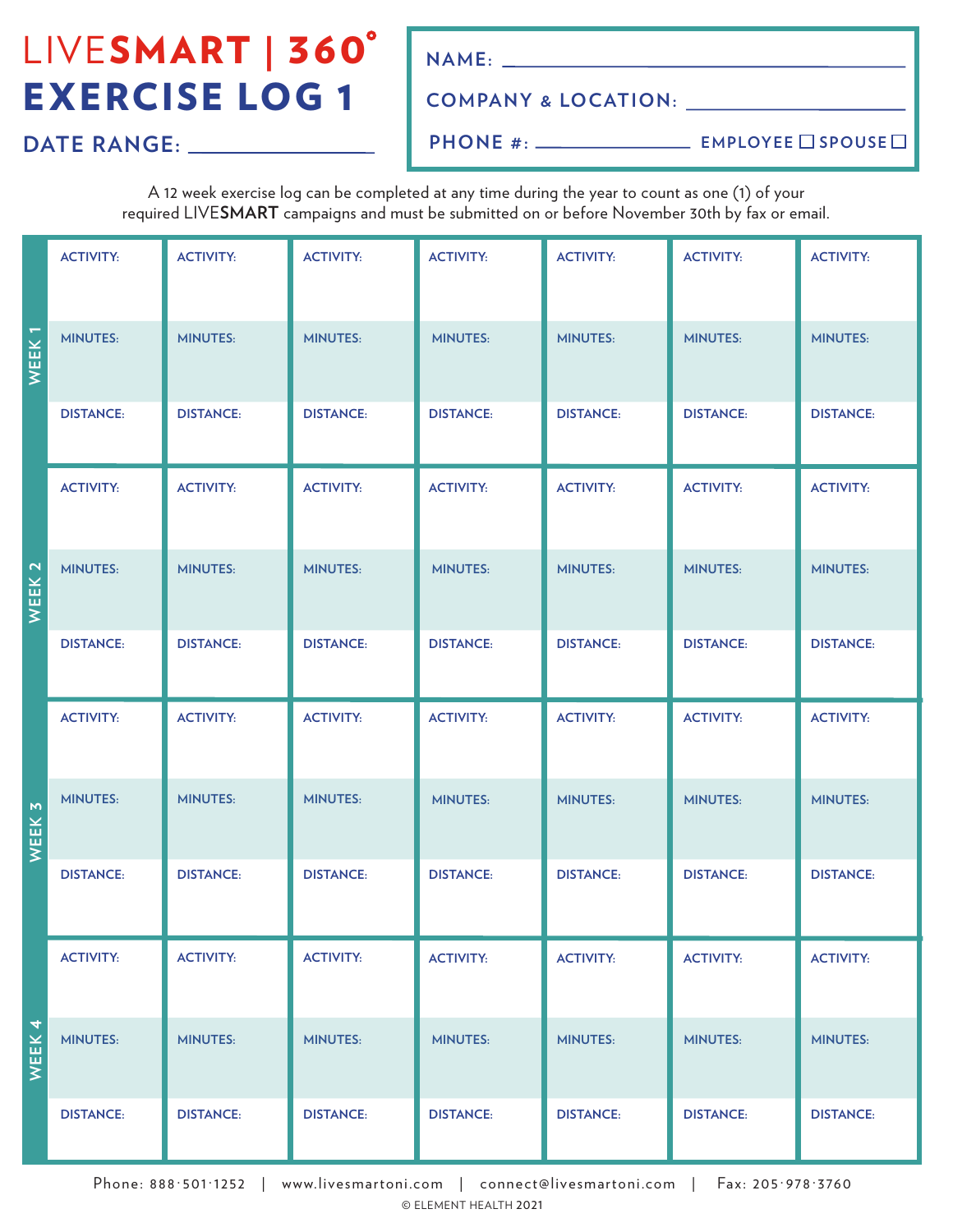# LIVESMART | 360° EXERCISE LOG 2

**NAME:**

### **COMPANY & LOCATION:**

**DATE RANGE:**

**PHONE #:**

**EMPLOYEE** SPOUSE

A 12 week exercise log can be completed at any time during the year to count as one (1) of your required LIVE**SMART** campaigns and must be submitted on or before November 30th by fax or email.

|                   | <b>ACTIVITY:</b> | <b>ACTIVITY:</b> | <b>ACTIVITY:</b> | <b>ACTIVITY:</b> | <b>ACTIVITY:</b> | <b>ACTIVITY:</b> | <b>ACTIVITY:</b> |
|-------------------|------------------|------------------|------------------|------------------|------------------|------------------|------------------|
| WEEK <sub>1</sub> | <b>MINUTES:</b>  | <b>MINUTES:</b>  | <b>MINUTES:</b>  | <b>MINUTES:</b>  | <b>MINUTES:</b>  | <b>MINUTES:</b>  | <b>MINUTES:</b>  |
|                   | <b>DISTANCE:</b> | <b>DISTANCE:</b> | <b>DISTANCE:</b> | <b>DISTANCE:</b> | <b>DISTANCE:</b> | <b>DISTANCE:</b> | <b>DISTANCE:</b> |
|                   | <b>ACTIVITY:</b> | <b>ACTIVITY:</b> | <b>ACTIVITY:</b> | <b>ACTIVITY:</b> | <b>ACTIVITY:</b> | <b>ACTIVITY:</b> | <b>ACTIVITY:</b> |
| WEEK <sub>2</sub> | <b>MINUTES:</b>  | <b>MINUTES:</b>  | <b>MINUTES:</b>  | <b>MINUTES:</b>  | <b>MINUTES:</b>  | <b>MINUTES:</b>  | <b>MINUTES:</b>  |
|                   | <b>DISTANCE:</b> | <b>DISTANCE:</b> | <b>DISTANCE:</b> | <b>DISTANCE:</b> | <b>DISTANCE:</b> | <b>DISTANCE:</b> | <b>DISTANCE:</b> |
|                   | <b>ACTIVITY:</b> | <b>ACTIVITY:</b> | <b>ACTIVITY:</b> | <b>ACTIVITY:</b> | <b>ACTIVITY:</b> | <b>ACTIVITY:</b> | <b>ACTIVITY:</b> |
| WEEK 3            | <b>MINUTES:</b>  | <b>MINUTES:</b>  | <b>MINUTES:</b>  | <b>MINUTES:</b>  | <b>MINUTES:</b>  | <b>MINUTES:</b>  | <b>MINUTES:</b>  |
|                   | <b>DISTANCE:</b> | <b>DISTANCE:</b> | <b>DISTANCE:</b> | <b>DISTANCE:</b> | <b>DISTANCE:</b> | <b>DISTANCE:</b> | <b>DISTANCE:</b> |
|                   | <b>ACTIVITY:</b> | <b>ACTIVITY:</b> | <b>ACTIVITY:</b> | <b>ACTIVITY:</b> | <b>ACTIVITY:</b> | <b>ACTIVITY:</b> | <b>ACTIVITY:</b> |
| WEEK 4            | <b>MINUTES:</b>  | <b>MINUTES:</b>  | <b>MINUTES:</b>  | <b>MINUTES:</b>  | <b>MINUTES:</b>  | <b>MINUTES:</b>  | <b>MINUTES:</b>  |
|                   | <b>DISTANCE:</b> | <b>DISTANCE:</b> | <b>DISTANCE:</b> | <b>DISTANCE:</b> | <b>DISTANCE:</b> | <b>DISTANCE:</b> | <b>DISTANCE:</b> |